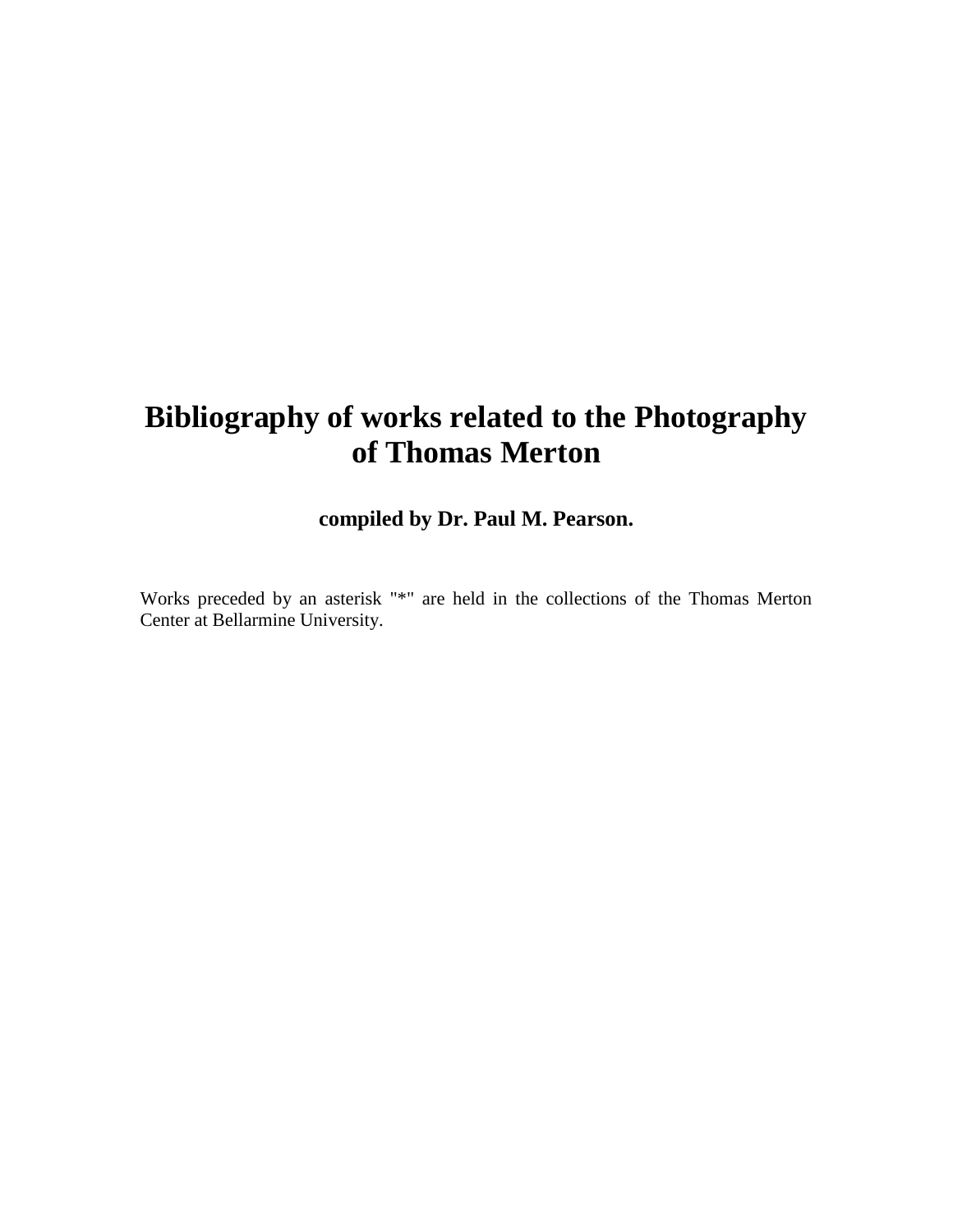#### **Books:**

\* Griffin*,* John Howard. *A Hidden Wholeness: The Visual World of Thomas Merton*. Photographs by Thomas Merton and John Howard Griffin*,* text by John Howard Griffin. Boston: Houghton Mifflin Co*,* 1970. 147 p.

Dunwoody*,* GA: Norman S. Berg*,* 1977. 147 p.

Boston: Houghton Mifflin Paperbacks*,* 1979. 146 p.

- \* Meatyard*,* Ralph Eugene. *Father Louie: Photographs of Thomas Merton by Ralph Eugene* Meatyard. Edited by Barry Magid. [Includes the correspondence of Merton and Meatyard.] New York: Timken Publishers*,* 1991. 108 p.
- Meatyard, Ralph Eugene. Meatyard/Merton Merton/Meatyard: Photographing Thomas Merton. Louisville, KY.: Fons Vitae, 2013. 29 plates.
- \* Patnaik, Deba Prasad. *Geography of Holiness: The Photography of Thomas Merton*. Photographs by Thomas Merton. Edited, with an Introduction and Afterword by Deba Prasad Patnaik.

New York: Pilgrim Press, 1980. xi, 100 p.

Pearson, Paul M. *Beholding Paradise: The Photography of Thomas Merton*. Paulist Press, 2020.

#### **Articles and Essays:**

\* Bannon, Anthony. "An Enduring Spirit: The Photography of Thomas Merton." *The Paradox of Place: Thomas Merton's Photography*. [2nd edition, revised and enlarged] Ed. Paul M. Pearson. Louisville, Thomas Merton Center, 2003: 10-16. Available at:

<http://www.merton.org/paradox/Bannon.pdf>

\* Bannon, Anthony. "Thomas Merton, Photographer." *The Merton Journal* 16.1 (Easter 2009): 2-9. Available at:

<http://www.thomasmertonsociety.org/Journal/16/16-1Bannon.pdf>

- \* Bischof, Hartwig. "Darling Camera: Der Mönch Thomas Merton: Fotoapparat Als Instrument Achtsamer Kontemplation." *Die Furche* 24 (16 June 2005): 20.
- \* Bischof, Hartwig. "Der Pinsel Der Natur: Fotografie Vom Abbild Zum Stoff Der Meditation." *Quart* 3 (2005): 30-32.
- \* Carter, Nancy Corson "Listening for the Light: The Photographs of Thomas Merton." Includes six photographs by Thomas Merton. *Epiphany* 5 (Fall 1984): 79-85.
- \* Cato, Judy. "A Hidden Wholeness: The Zen Photography of Thomas Merton: Exhibit and Conference at Bellarmine Focus on Merton's Visual Art." *Angelo: Kentuckiana's Visual Art Magazine* 2.4 (Fall 2005): 32-33.
- \* Daggy, Robert E. "Thomas Merton: A Cosmopolitan in Kentucky." *Olean Times-Herald* 119 (18 April 1979): 5.
- \* Davenport, Guy. "Tom and Gene" in *The Hunter Gracchus and Other Papers on Literature & Art*. (Washington, D.C.: Counterpoint, 1997): 32-46.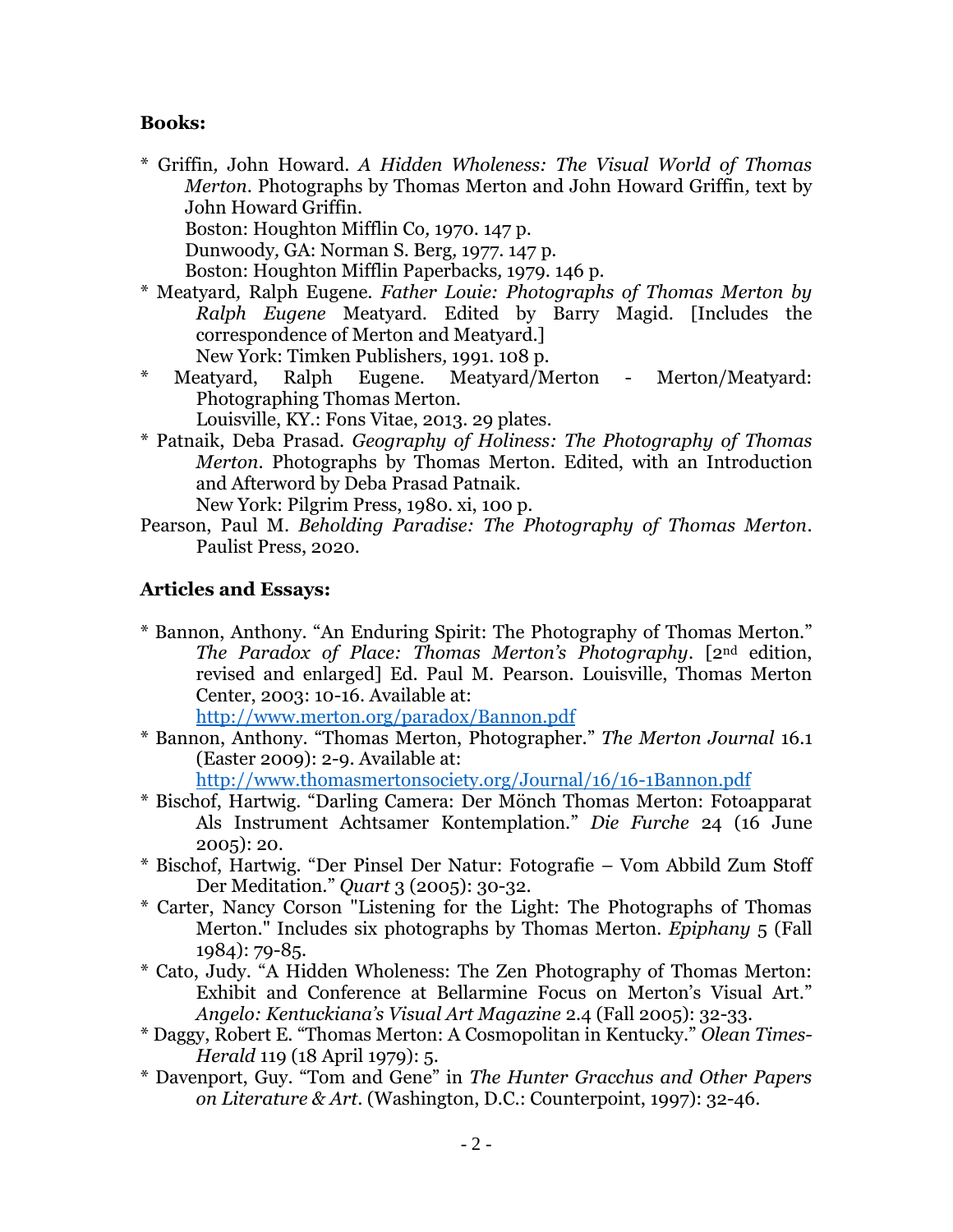- \* de Waal, Esther. "Merton's Seeing Eye." *Thomas Merton: Poet, Monk, Prophet*. Edited by Paul M. Pearson, Danny Sullivan, and Ian Thompson. (Abergavenny, UK: Three Peaks Press, 1998): 48-55. Available at: <http://www.thomasmertonsociety.org/Poet/Waal.pdf>
- \* Del Prete, Thomas. "'Thou Art That': Merton as Contemplative Photographer." *The Merton Seasonal* 30.2 (Summer 2005): 17-21. Available at: <http://merton.org/ITMS/Seasonal/30/30-2DelPrete.pdf>
- \* Duggan, Bob. "Piercing the Surface: Thomas Merton's Zen Photography." Available at: [http://bigthink.com/Picture-This/piercing-the-surface](http://bigthink.com/Picture-This/piercing-the-surface-thomas-mertons-zen-photography)[thomas-mertons-zen-photography](http://bigthink.com/Picture-This/piercing-the-surface-thomas-mertons-zen-photography) [Accessed September 8, 2015]
- \* Grayston, Donald. "Merton's Quarrel with Kanchenjunga." *Merton Seasonal* 11.2 (Spring 1986) 2-6. Available at:
	- <http://merton.org/ITMS/Seasonal/11/11-2Grayston.pdf>
- \* Hamric, Roy. "Seeing Through the Window: The Photography of Thomas Merton." *Kyoto Journal* 47 (2001): 26-35.
- \* Hart*,* Patrick, OCSO. "On the Photography of Thomas Merton." *Merton Seasonal* 4.1 (Winter 1979): 2. Available at: <http://merton.org/ITMS/Seasonal/04/4-1Hart.pdf>
- \* Hart*,* Patrick, OCSO. *"*Merton Used Camera as Contemplative Instrument.*" Olean Times-Herald* 119 (18 April 1979): 4.
- \* Hart*,* Patrick, OCSO. *"*Photography and Prayer in Thomas Merton*" Merton Seasonal* 7.2 (Summer 1982): 2-5. Available at: <http://merton.org/ITMS/Seasonal/07/7-2Hart.pdf>
- \* Hart*,* Patrick, OCSO. "Thomas Merton's New Mexico Photographs." Introduction [part of Foreword to *Woods, Shore, Desert*, with text and photographs from *Woods, Shore, Desert*] *Palacio* 88.3 (1982): 23-28.
- \* Hart*,* Patrick, OCSO. "Contemplation and Camerawork in Thomas Merton." *Contemplative Review* 15 (Spring 1982): 32-34.
- \* Harvey, Philip. "The Zen Photography of Thomas Merton." The Carmelite Library Blog. July 11, 2013. Available online at: [http://thecarmelitelibrary.blogspot.com/2013/07/the-zen-photography](http://thecarmelitelibrary.blogspot.com/2013/07/the-zen-photography-of-thomas-merton.html)[of-thomas-merton.html](http://thecarmelitelibrary.blogspot.com/2013/07/the-zen-photography-of-thomas-merton.html) [Accessed October 2, 2013]
- \* Meatyard*,* Christopher. *"*Merton*'*s *'*Zen Camera*'* and Contemplative Photography.*" Kentucky Review* 7 (1987): 122-144.
- \* Patnaik, Deba P. "Through a Glass Purely." *A Hidden Wholeness: The Zen Photography of Thomas Merton*. Ed. Paul M. Pearson. Louisville, Thomas Merton Center, 2004: 10-15. Available at: <http://www.merton.org/hiddenwholeness/PatnaikPhotoEssay.pdf>
- \* Pearson, Paul M. "The Artist in a Time of Crisis: Thomas Merton's Artistic Response." *Across the Rim of Chaos: Thomas Merton's Prophetic Vision* edited by Angus Stuart. Stratton-on-the-Fosse, Radstock: Thomas Merton Society of Great Britain and Ireland, 2005: 138-154. Available at: <http://www.thomasmertonsociety.org/Chaos/Pearson.pdf>
- \* Pearson, Paul M. "'Beyond the Shadow and the Disguise': The Zen Photography of Thomas Merton." *Thomas Merton and Buddhism: Wisdom, Emptiness and Everyday Mind*. Edited by Bonnie B. Thurston. (Louisville: Fons Vitae, 2007): 176-197.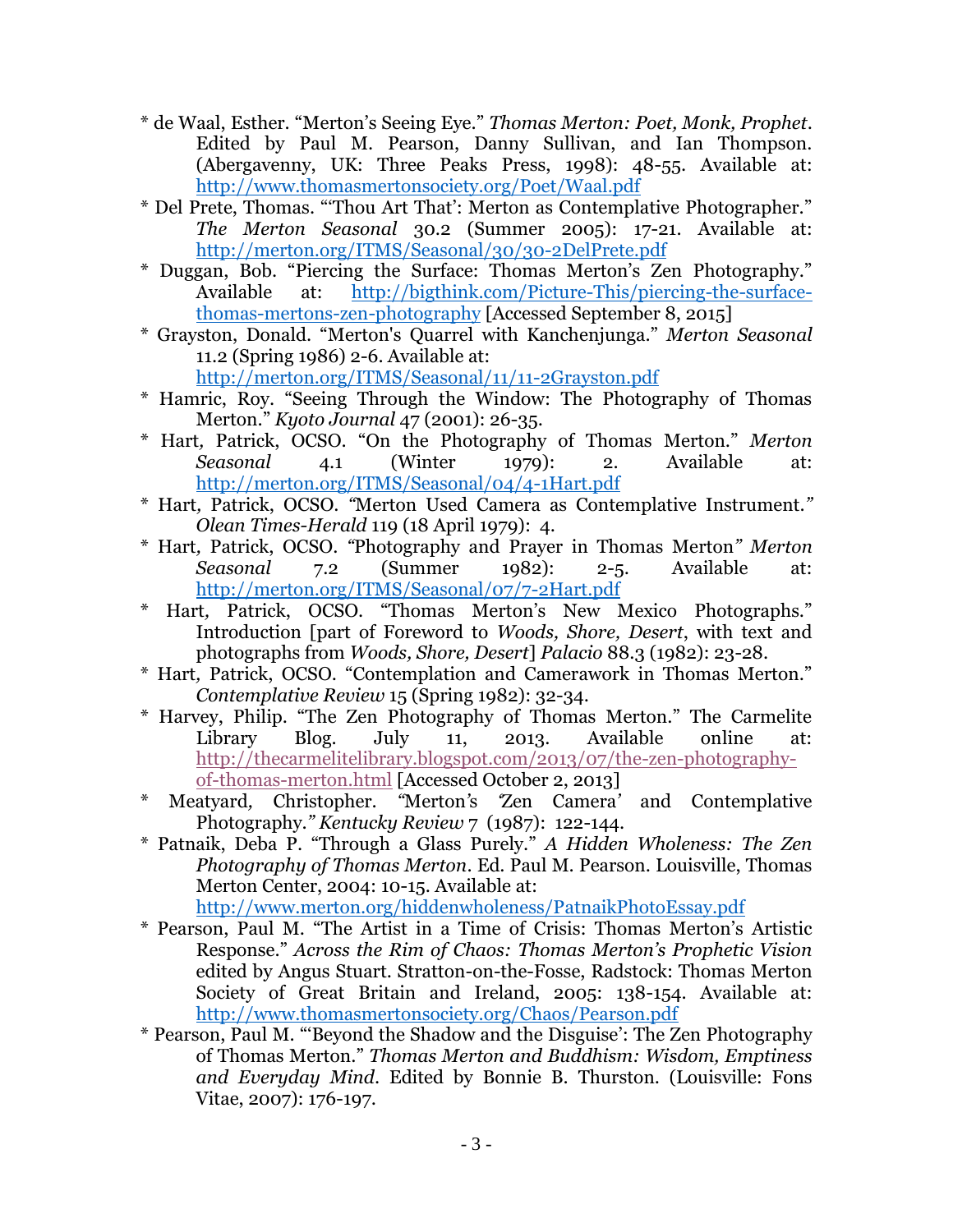- \* Pearson, Paul M. "Introduction: The Paradox of Place: Thomas Merton's Photography." *The Paradox of Place: Thomas Merton's Photography*. Ed. Paul M. Pearson. Louisville, Thomas Merton Center, 2003: 6-9.
- \* Pearson, Paul M. "Introduction: The Paradox of Place: Thomas Merton's Photography." *The Paradox of Place: Thomas Merton's Photography*. [2nd edition, revised and enlarged] Ed. Paul M. Pearson. Louisville, Thomas Merton Center, 2003: 6-9. Available at: <http://www.merton.org/paradox/Pearson.pdf>
- \* Pearson, Paul M. "A Monk With the Spiritual Equipment of an Artist: The Art of Thomas Merton." *The Merton Annual* 18 (2005): 237-259. Available at: <http://merton.org/ITMS/Annual/18/Pearson237-259.pdf>
- \* Pearson, Paul M. "The Paradox of Place: Thomas Merton's Photography." *The Merton Journal* 10.1 (Advent 2003): 30-32. Available at: <http://www.thomasmertonsociety.org/Journal/10/10-2Pearson.pdf>
- \* Pearson, Paul M. "The Paradox of Place: Thomas Merton's Photography." *Parabola* 29.3 (Fall 2004): 67-71.
- \* Pearson, Paul M. "The Zen Photography of Thomas Merton: Seeing the Extraordinary in the Ordinary." *Bellarmine* (Fall 2013): 22-27.
- \* Pearson, Paul M. "Thomas Merton, Photographer." *A Hidden Wholeness: The Zen Photography of Thomas Merton*. Ed. Paul M. Pearson. Louisville, Thomas Merton Center, 2004: 4-9. Available at: <http://www.merton.org/hiddenwholeness/PearsonPhotoEssay.pdf>
- \* Pearson, Paul M. "A Wide Open Lens: The Photography of Thomas Merton." *Dialogue Australasia* 18 (October 2007): 26-31. Available at:
	- <http://www.merton.org/hiddenwholeness/Pearson-Wide-Open-Lens.pdf>
- \* Quenon, Paul, OCSO. "Foreword: The Joyful Face Behind the Camera." *The Paradox of Place: Thomas Merton's Photography*. Ed. Paul M. Pearson. Louisville, Thomas Merton Center, 2003: 4-5.
- \* Quenon, Paul, OCSO. "Foreword: The Joyful Face Behind the Camera." *The Paradox of Place: Thomas Merton's Photography*. [2nd edition, revised and enlarged] Ed. Paul M. Pearson. Louisville, Thomas Merton Center, 2003: 4-5. Available at:<http://www.merton.org/paradox/Quenon.pdf>
- \* Richter, Philip. "Late Developer: Thomas Merton's Discovery of Photography as a Medium for His Contemplative Vision." *Spiritus* 6.2 (Fall 2006): 195- 212.
- \* Simsic, Wayne. "The Camera and Prayer." *Spiritual Life* 31 (Spring 1985): 42- 45.
- \* Stuart, Angus. "Seeing and Not Seeing What Merton Saw." *Topic: Diocese of New Westminster* 37.7 (October 2006): 9.
- \* Sunderman, Marilyn, RSM. "A Finger Pointing at the Moon: Zen and the Photography of Thomas Merton." *The Merton Seasonal* 31.2 (Summer 2006): 3-11. Available at: [http://merton.org/ITMS/Seasonal/31/31-](http://merton.org/ITMS/Seasonal/31/31-2Sunderman.pdf) [2Sunderman.pdf](http://merton.org/ITMS/Seasonal/31/31-2Sunderman.pdf)
- \* Sunderman, Marilyn, RSM. "Jewels Upon His Forehead: Spiritual Vision in the Poetry and Photography of Thomas Merton." *The Merton Annual* 18 (2005): 167-188. Available at: <http://merton.org/ITMS/Annual/18/Sundermann167-188.pdf>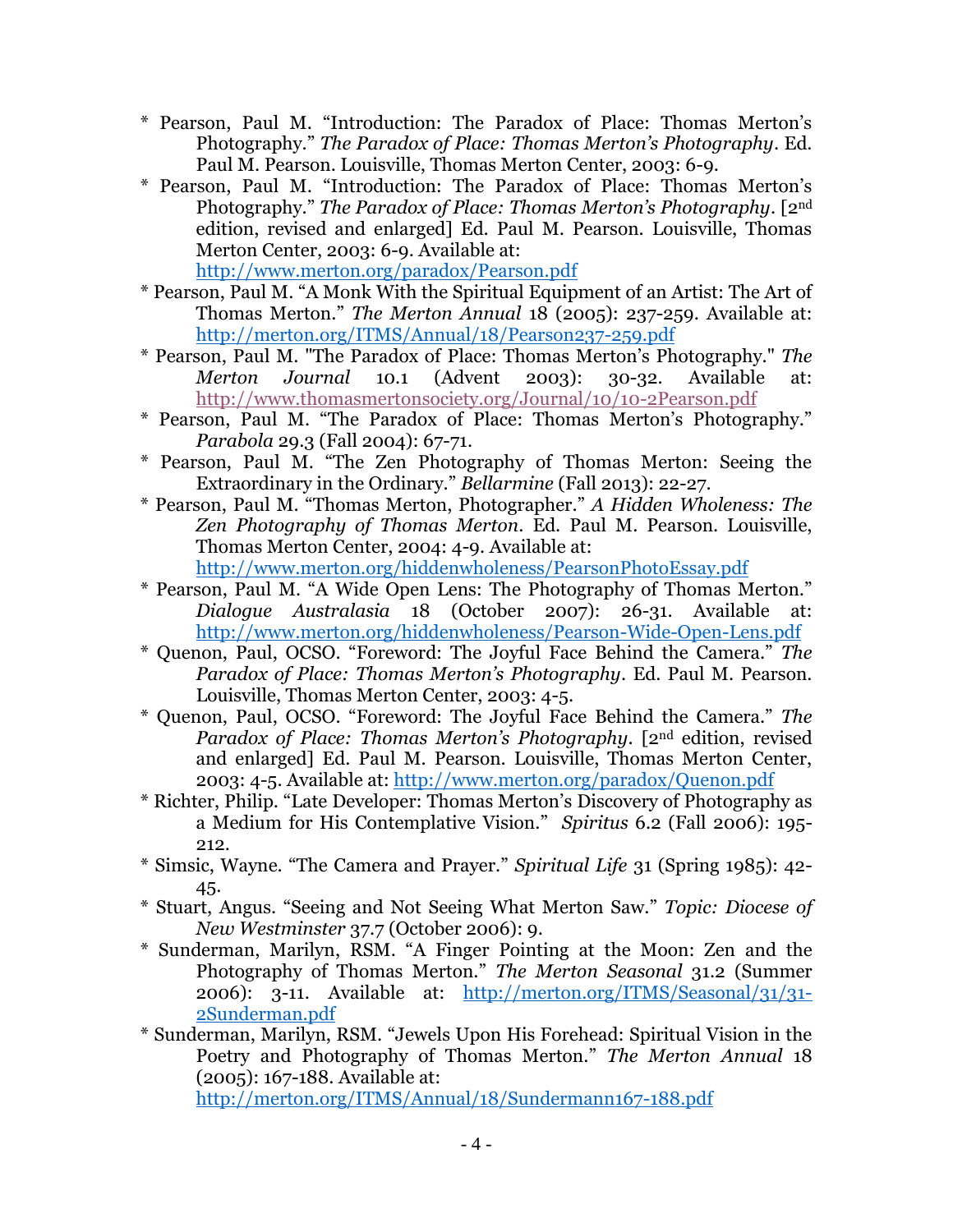- \* Sunderman, Marilyn, RSM. "With Eyes to See: Thomas Merton: Contemplative Photographer." *The Paradox of Place: Thomas Merton's Photography*. Ed. Paul M. Pearson. Louisville, Thomas Merton Center, 2003: 10-14.
- \* Sunderman, Marilyn, RSM. "With Eyes to See: Thomas Merton: Contemplative Photographer." *The Paradox of Place: Thomas Merton's Photography*. [2<sup>nd</sup> edition, revised and enlarged] Ed. Paul M. Pearson. Louisville, Thomas Merton Center, 2003: 17-21. Available at: <http://www.merton.org/paradox/Sunderman.pdf>
- "Through the Eyes of Thomas Merton: Sr. Marilyn Sunderman Illuminates His Photography." *Saint Joseph's College of Maine Magazine* 3 (Autumn 2007): 10-12.
- \* Thurston, Bonnie B. "'One Aesthetic Illumination:' Thomas Merton and Buddhism." *A Hidden Wholeness: The Zen Photography of Thomas Merton*. Ed. Paul M. Pearson. Louisville, Thomas Merton Center, 2004: 16-20. Available at:

<http://www.merton.org/hiddenwholeness/ThurstonPhotoEssay.pdf>

\* Tomlinson, Anne. "Come Alive to the Splendour." *The Merton Journal* 23.1 (Eastertide 2016): 28. Available at: <http://www.thomasmertonsociety.org/Journal/23/23-1Tomlinson.pdf>

# **Exhibit Catalogues:**

- \* *The Photography of Thomas Merton*. Catalogue of the exhibition at the Louisville School of Art*,* Louisville KY*,* 10 Dec 1978 to 14 Jan 1979. Contributions by Robert E. Daggy*,* Patrick Hart OCSO*,* Bruce H.Yenawine. Louisville*,* KY: Thomas Merton Studies Center and Louisville School of Art*,* 1978. Unpaged.
- \* *The Paradox of Place: Thomas Merton's Photography*. Louisville, Thomas Merton Center, 2003. 28 p. [Photographic Exhibition Catalog. Art Gallery, University of British Columbia, Vancouver. June  $4<sup>th</sup> - 8<sup>th</sup>$  2003.]
- \* *The Paradox of Place: Thomas Merton's Photography*. Louisville, Thomas Merton Center, 2003. 36 p. [2<sup>nd</sup> edition, revised and enlarged] [Photographic Exhibition Catalog. McGrath Art Gallery, Bellarmine University, Louisville, KY. October  $10^{th}$  – November  $11^{th}$  2003.
- \* *A Hidden Wholeness: The Zen Photography of Thomas Merton*. Louisville: Thomas Merton Center, 2004. 36 p. [Photographic Exhibition Catalog. McGrath Art Gallery, Bellarmine University, Louisville, KY. November 19th  $2004 -$  January 5<sup>th</sup> 2005.
- \* *Schnitt Weise: Das Fotografische Werk Von Thomas Merton*. Catalog from an exhibition of photographs held at the University of Vienna, Vienna, the Otto-Mauer-Zentru, Vienna and the Katholische Hochschulgemeinde in Graz. Wien: Kallistik Press, 2005.

# **Reviews of Exhibits:**

\* Cato, Judy. "A Hidden Wholeness: The Zen Photography of Thomas Merton: Exhibit and Conference at Bellarmine Focus on Merton's Visual Art."